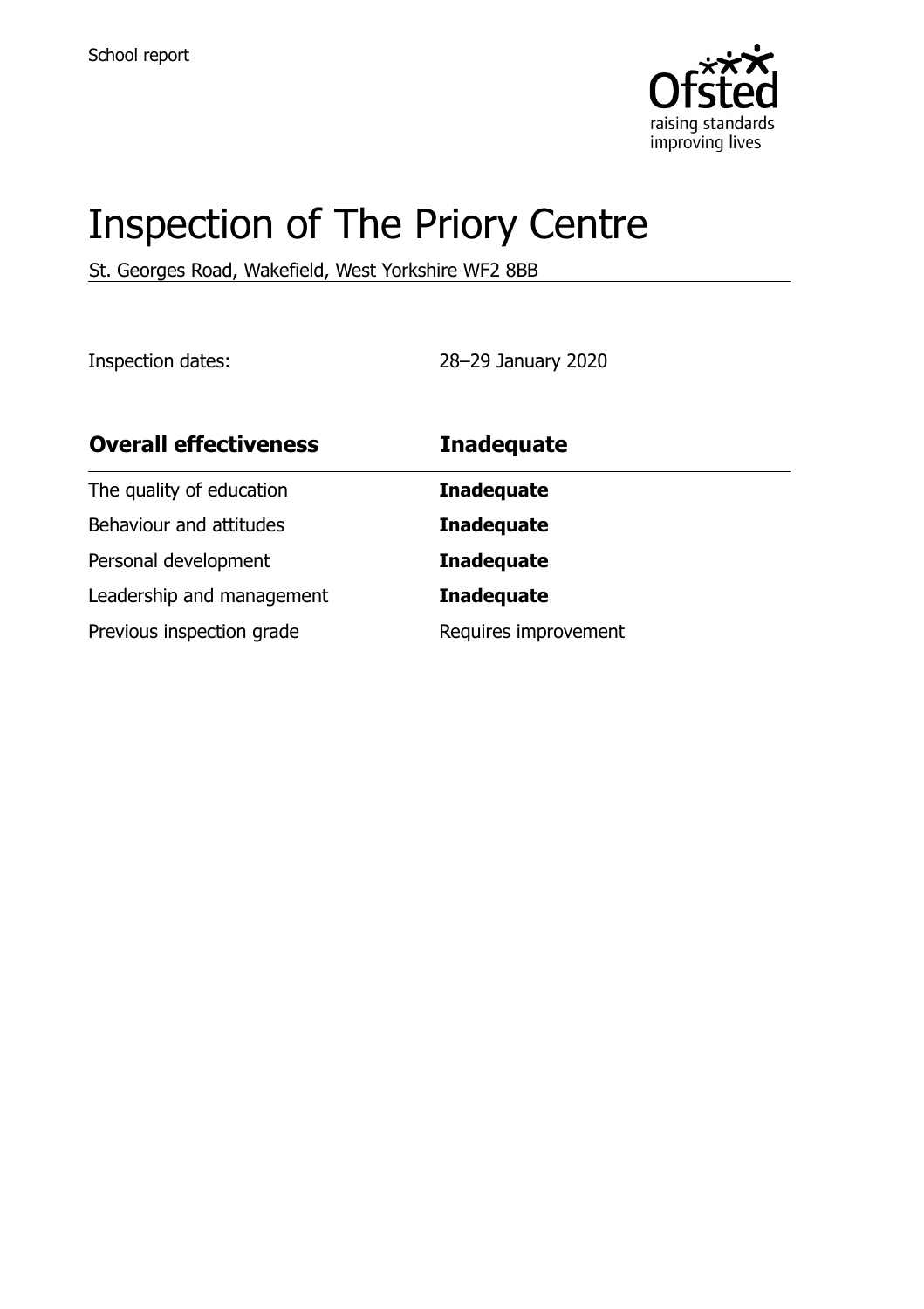

### **What is it like to attend this school?**

Leaders' expectations of what pupils can and should achieve are low. This school does not equip pupils with the knowledge and skills needed for their next steps. The curriculum is not ambitious enough for pupils. Pupils experience a limited range of subjects. For too many pupils, a move to another pupil referral unit is the outcome of their time at the school.

Pupils are routinely late to the school. Frequent exclusions and part-time timetables make it hard for pupils to develop good attendance habits.

Leaders have failed to set out clearly the standards of behaviour they expect. Staff expectations of how pupils should behave are too low. Too often, pupils pay scant regard to the feelings of staff and classmates. Abusive and derogatory language is endemic. Behaviour around the school is poor, particularly at unstructured times.

Leaders' lax approach to safeguarding means risks to pupils are not well managed. Pupils who spoke to inspectors felt staff care about them. However, some pupils do not feel comfortable about sharing any worries with an adult in the school. There are instances of bullying. Staff do try to resolve these issues but are not always successful.

#### **What does the school do well and what does it need to do better?**

The quality of education is very poor. There is no consensus between leaders on the essential knowledge and skills their pupils need. Few subjects are taught. These subject choices are often random. Even in those few subjects which are taught, huge tracts of key knowledge are missed out. Consequently, pupils do not achieve well.

Leaders have not equipped subject leaders with the training, support, time and resources to do their jobs well. These staff have little understanding of the content of the national curriculum programmes of study. There are no curriculum plans in place which set out what pupils at this school should learn and when.

Leaders leave teachers to their own devices. This makes it hard for both specialist and non-subject-specialist teachers. Staff have not had the training or support to do their jobs well. Most rely on searching for online resources to help them plan lessons. In 'topic' and 'creative' lessons, teachers pick and choose at random what they think might interest their pupils. In design technology, lack of specialist equipment, facilities and support limits what can be taught. Science is not taught at all.

Leaders assert that English and mathematics are the core of the school's curriculum. However, even these subjects are 'slimmed down'. For example, in English, there are few opportunities for pupils to read plays, poetry and classic works. In some classes,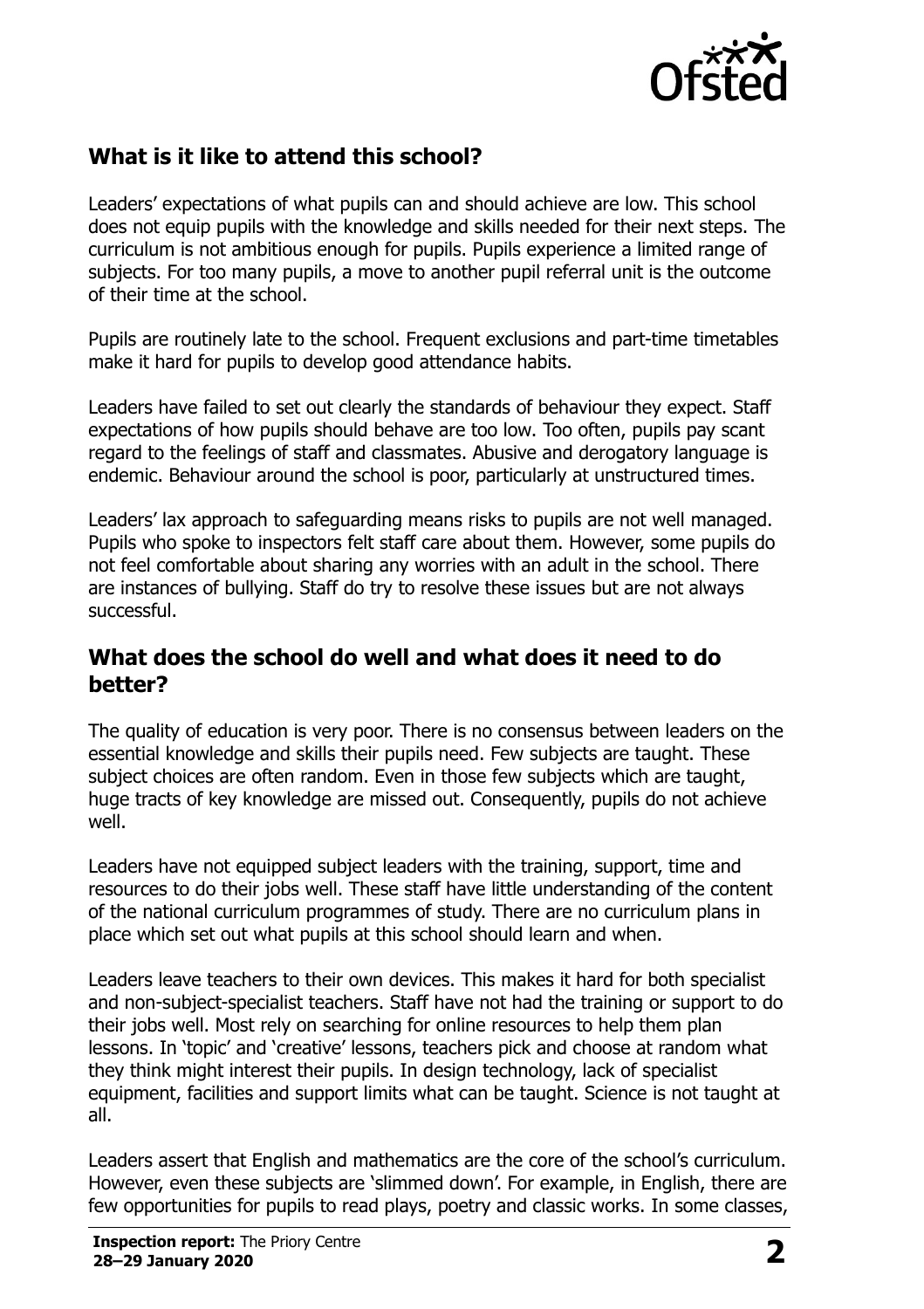

pupils do not have the opportunity to read whole books. Few pupils develop a love of reading.

There is no on-site provision for key stage 2 pupils. The entirety of these pupils' education currently is a few hours a week of home tuition.

The school's assessment systems are weak. The information from on-entry English and mathematics assessments is not used effectively by teachers to help them plan sequences of lessons. This means teachers do not build on what pupils already know and can do. The school's ongoing assessments do not check whether pupils have remembered what they have been taught. Moreover, assessments are only carried out in English and mathematics.

Teachers do not plan the right opportunities for pupils with special educational needs and/or disabilities (SEND) to achieve well. There is limited support to help these pupils overcome their barriers to learning. This exacerbates pupils' underachievement.

The school is chaotic. Classroom doors are locked to prevent pupils disrupting lessons. During the school day, there are pupils out of class shouting, swearing and kicking doors. Pupils frequently refuse or ignore adult instructions. Staff have had training to help them better manage pupils' behaviour. However, leaders do not make sure this learning is put into practice consistently across the school.

Leaders do not have a coherent, well-thought-out programme to promote pupils' personal development. Pupils go on plenty of trips, linked to the school's reward system. These are almost exclusively sport related, such as trampolining. However, pupils do not have opportunities to develop these activities into hobbies and interests. The school offers no extra-curricular clubs and activities. Pupils do not access the wealth of theatres, galleries and museums that are on their doorstep. There is neither a careers lead nor a careers programme at this school. Any advice or information provided by staff about pupils' future plans is ad hoc. The introduction of the Prince's Trust 'Achieve' programme is giving pupils opportunities to lend a hand in their community and take part in enterprise projects. However, this is a very recent initiative.

Over the past two years, leaders and the management committee members have overseen a further decline in the school's effectiveness. There are no clear lines of responsibility and accountability. Despite a recent in-depth review which pointed out the inherent serious weaknesses, leaders have an overly rosy view of the school's effectiveness. They have failed to address the areas for improvement identified at the previous inspection. They have not given staff the training, support and resources needed to do their jobs well. Leaders have failed to adequately protect the vulnerable pupils who attend this school. Moreover, they have failed to provide these pupils with the high quality of education they desperately need if they are to achieve well.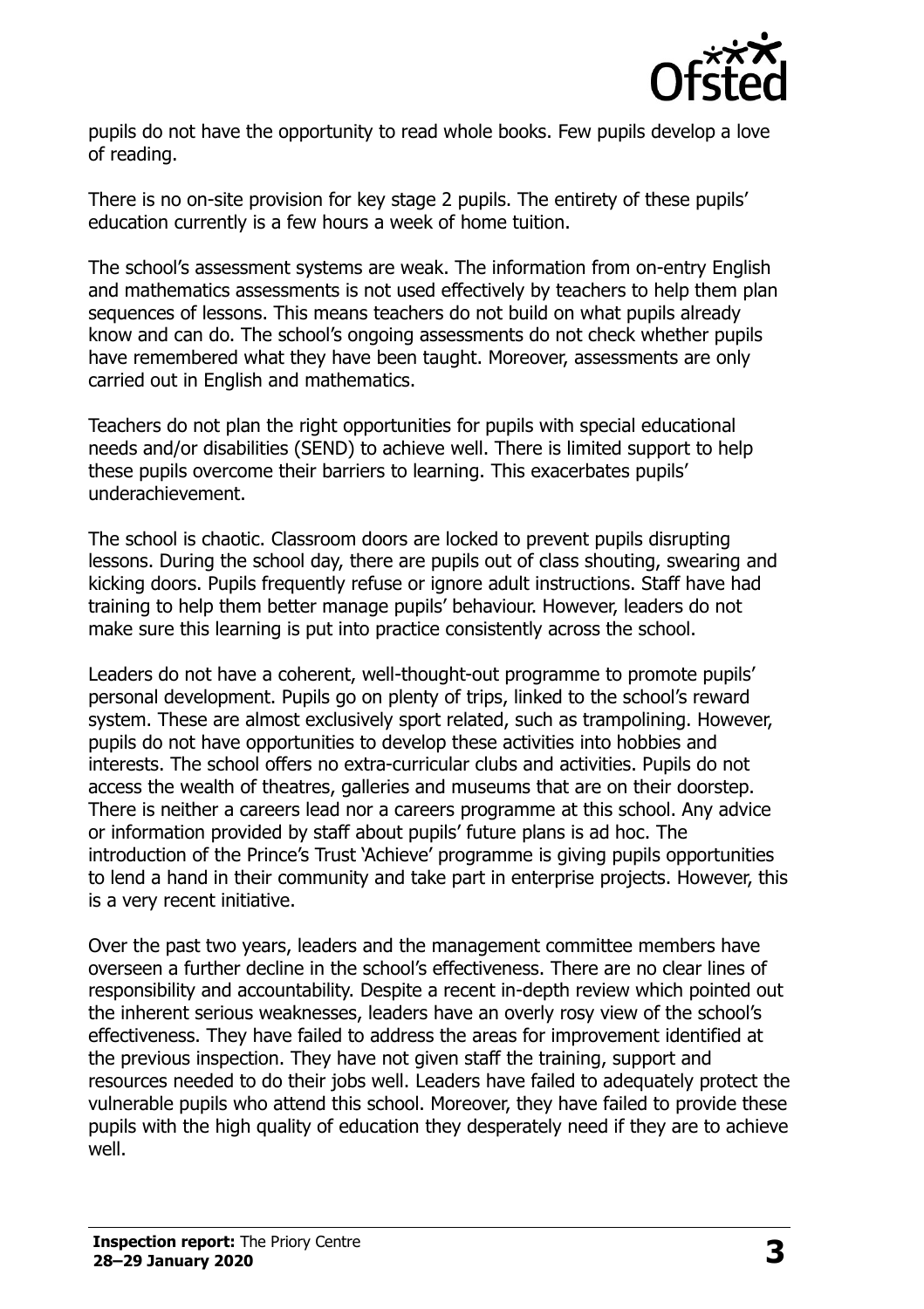

## **Safeguarding**

The arrangements for safeguarding are not effective.

Leaders have not carried out all the required checks to reassure themselves that staff are suitable to work with pupils.

Many pupils, including some of the most vulnerable, are excluded from the school. The use of part-time timetables is routine. There are no arrangements for welfare checks on these pupils to ensure that they are safe. In addition, leaders do not carry out checks on the suitability of alternative providers used by the school.

The school's protocols for responding to pupil absence are weak. Despite the vulnerability of some pupils, registers are not closed until an hour and 40 minutes after school starts. Text messages are sent to alert those parents and carers whose children have not arrived. However, the procedures for following up when there is no response from parents are lax. At one of the school sites, staff allow pupils to leave the school premises at break and lunchtimes.

Leaders do not make sure pupils are given the help they need to keep themselves safe.

Staff have had online safeguarding and child-protection training. However, high numbers of supply staff, lack of oversight by senior leaders and infrequent safeguarding updates for staff make the school's safeguarding arrangements fragile.

#### **What does the school need to do to improve?**

#### **(Information for the school and appropriate authority)**

- The school's safeguarding arrangements are not effective. There are a range of failures to comply with statutory guidance to keep pupils safe. Leaders have failed to establish a culture of safeguarding, and vulnerable pupils are placed at risk. Leaders must take immediate action to ensure that all pupils are safe, both on and off the site. Leaders should ensure that thorough checks are undertaken on the suitability of staff to work with children. Appropriate safeguarding and welfare checks should be made on pupils who are excluded, those who are on part-time timetables, those who fail to attend the school and those who attend alternative provision. The management committee must ensure that all staff, including leaders, receive regular training and updates so they understand and fulfil their safeguarding duties effectively.
- The curriculum is poorly planned and implemented. It is neither broad and balanced nor ambitious. It does not provide pupils, including those with SEND and those who are disadvantaged, with the knowledge and skills they need to be well prepared for their next steps. Pupils do not achieve well. As a matter of urgency, leaders must resolve the endemic weaknesses in the school's curriculum. Leaders should ensure that pupils are given access to a well-planned curriculum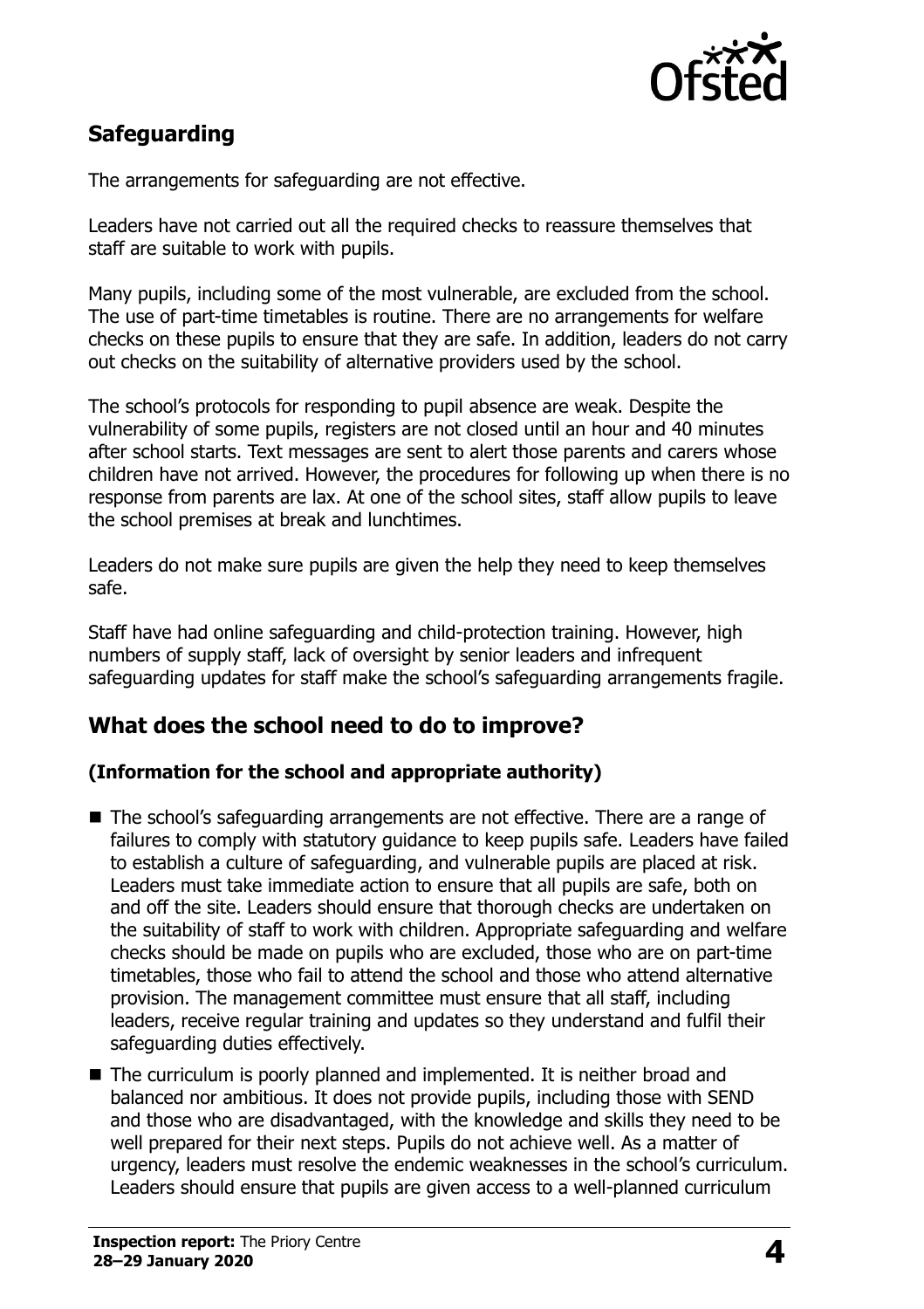

which is commensurate with the expectations of the national curriculum. Staff should be provided with the training and support they need to implement the curriculum effectively.

- There is no on-site provision for key stage 2 pupils. The only education these pupils receive is a few hours of home tuition each week. This does not support pupils to achieve well. Leaders must make suitable arrangements for these pupils so they have access to a well-planned, suitably broad curriculum which meets their needs and entitlements.
- The school's behaviour policy and practices are not working. Staff do not implement the training they have received. Pupils' behaviour is unacceptable. Leaders should take urgent action to ensure that the right systems and support are in place and that the systems are implemented consistently by all staff, so pupils' behaviour improves rapidly.
- **Pupils miss too many days of school. Much of their absence is due to part-time** timetables and exclusions. Also, when they do attend the school, pupils routinely arrive late. Leaders should develop effective alternatives to exclusion and parttime timetables and improve punctuality in order to minimise disruption to pupils' learning.
- There is no careers provision at the school. Pupils do not receive independent advice and guidance about potential next steps or careers guidance. This leaves pupils ill-equipped to make these important decisions. Leaders must provide an effective careers programme, in line with the government's statutory guidance.
- Leaders have an overly generous view of the school's performance. They have failed to take the urgent and decisive actions needed to tackle the school's significant weaknesses. As a result, the school's effectiveness has declined since the previous inspection. Leaders are failing to provide these vulnerable pupils with an acceptable standard of education. Leaders should take urgent action to improve the quality of education, so that pupils can achieve well.
- The management committee members have not kept themselves well informed about the work of the school. Even when they have been made aware of the serious weaknesses, they have not taken the urgent and decisive action needed. The management committee must act promptly to resolve the school's serious failings.
- The school must not appoint any newly qualified teachers.

# **How can I feed back my views?**

You can use [Ofsted Parent View](http://parentview.ofsted.gov.uk/) to give Ofsted your opinion on your child's school, or to find out what other parents and carers think. We use Ofsted Parent View information when deciding which schools to inspect, when to inspect them and as part of their inspection.

The Department for Education has further quidance on how to complain about a school.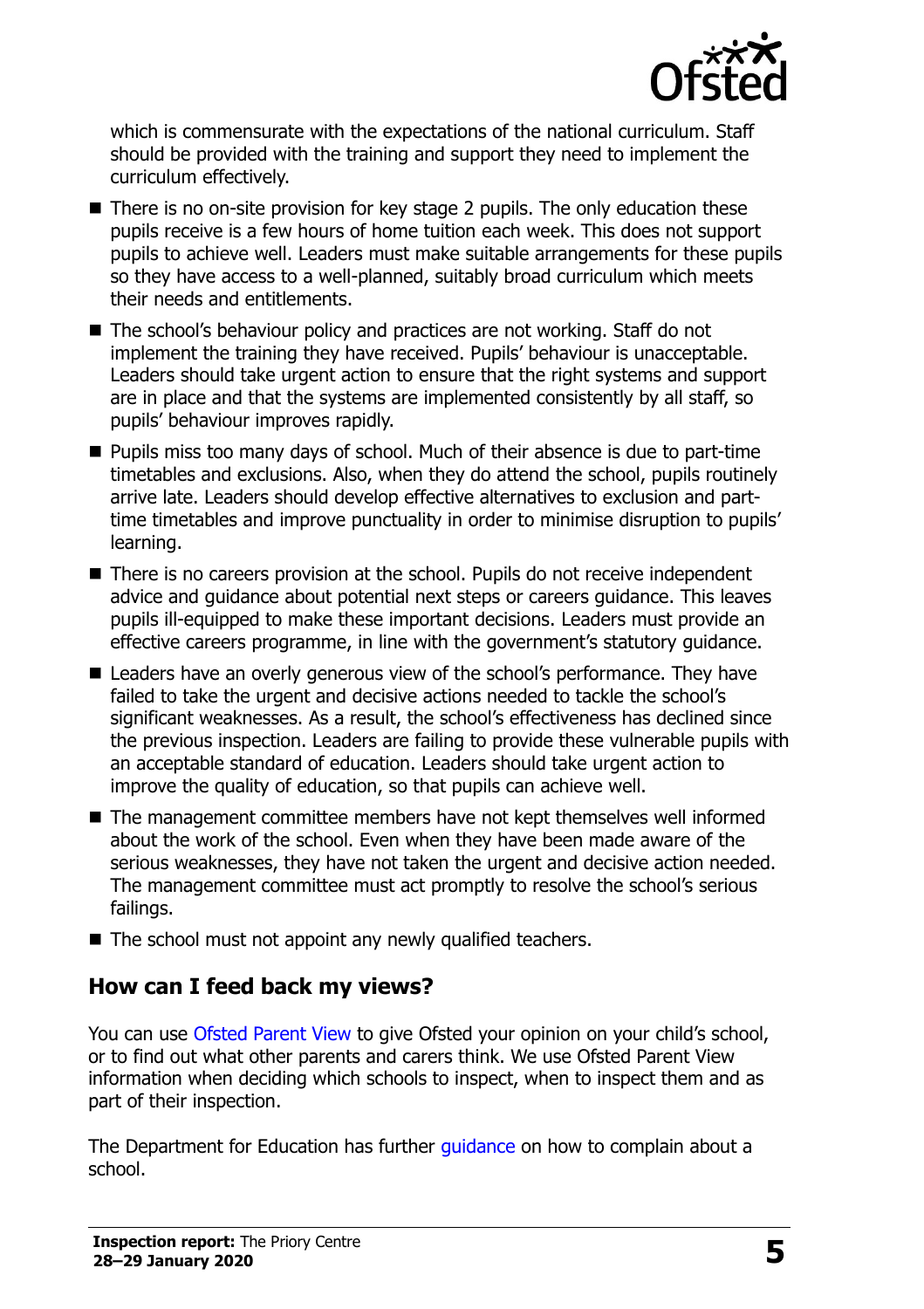

If you are the school and you are not happy with the inspection or the report, you can [complain to Ofsted.](http://www.gov.uk/complain-ofsted-report)

## **Further information**

You can search for [published performance information](http://www.compare-school-performance.service.gov.uk/) about the school.

In the report, '[disadvantaged pupils](http://www.gov.uk/guidance/pupil-premium-information-for-schools-and-alternative-provision-settings)' refers to those pupils who attract government pupil premium funding: pupils claiming free school meals at any point in the last six years and pupils in care or who left care through adoption or another formal route.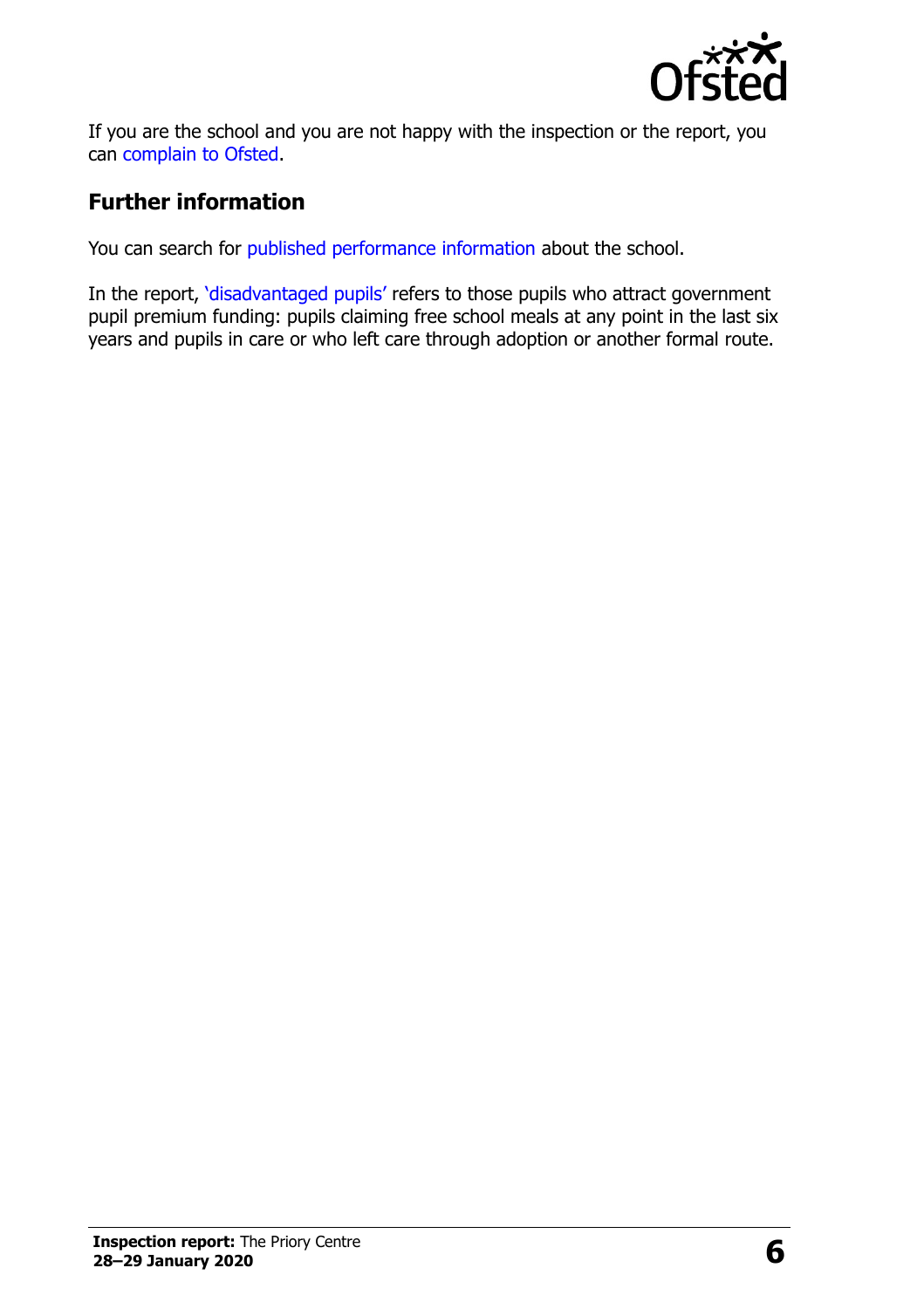

#### **School details**

| Unique reference number             | 130981                                                           |
|-------------------------------------|------------------------------------------------------------------|
| <b>Local authority</b>              | Wakefield                                                        |
| <b>Inspection number</b>            | 10121702                                                         |
| <b>Type of school</b>               | Pupil referral unit                                              |
| <b>School category</b>              | Pupil referral unit                                              |
| Age range of pupils                 | 7 to 14                                                          |
| <b>Gender of pupils</b>             | Mixed                                                            |
| Number of pupils on the school roll | 68                                                               |
| <b>Appropriate authority</b>        | Local authority                                                  |
| <b>Chair of governing body</b>      | Nicola Brown                                                     |
| <b>Headteacher</b>                  | <b>William Carpenter (Executive</b><br>Headteacher)              |
| Website                             | www.wakefieldprus.co.uk                                          |
| Date of previous inspection         | 18-19 October 2017, under section 5 of<br>the Education Act 2005 |

#### **Information about this school**

- Almost all pupils have been permanently excluded from mainstream schools. Some pupils have an education, health and care plan.
- **Pupils join the school at different points between the start of Year 3 and the end** of Year 9. Most pupils join the school during key stage 3.
- The school operates on two sites. The main site is situated in Wakefield. There is a second site in Castleford. The address of this additional site is: The Castledene Centre, Pontefract Road, Castleford, West Yorkshire WF10 4JE.
- The school uses two alternative providers: Aspire 2 B Training Centre and ISpace5.
- Key stage 2 pupils do not attend the centre. These pupils receive one-to-one tuition at home.

## **Information about this inspection**

We carried out this inspection under section 5 of the Education Act 2005.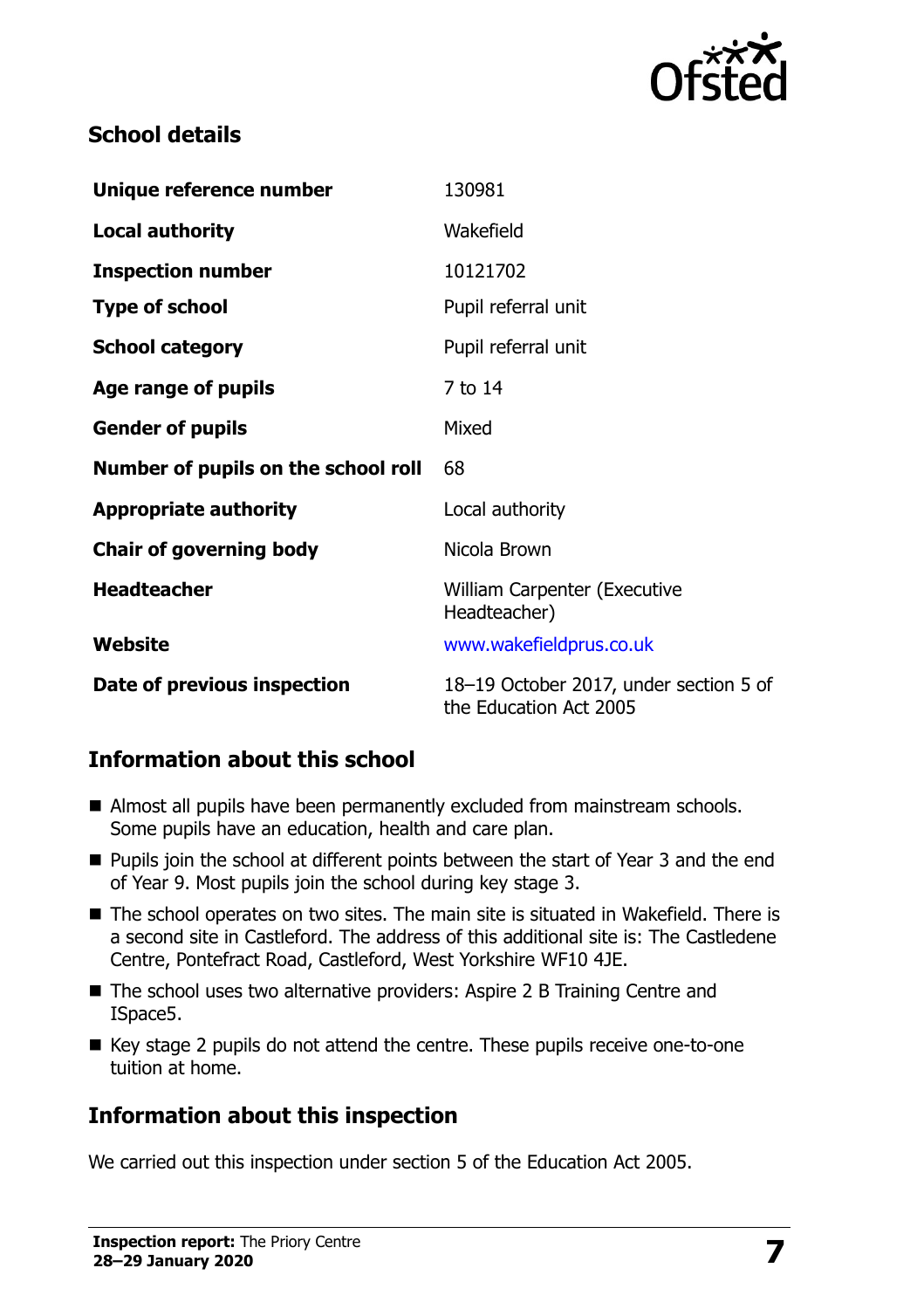

In accordance with section 44(1) of the Education Act 2005, Her Majesty's Chief Inspector is of the opinion that this school requires special measures because it is failing to give its pupils an acceptable standard of education and the persons responsible for leading, managing or governing the school are not demonstrating the capacity to secure the necessary improvement in the school.

- During the inspection, we held meetings with senior leaders, middle leaders and class teachers. We spoke with the chair and two members of the management committee. We also spoke with the school improvement partner and a representative of the local authority.
- There were no responses to Parent View, Ofsted's online questionnaire.
- We considered the 20 responses to Ofsted's staff survey and the nine responses to Ofsted's pupil survey. We met with groups of staff and pupils.
- We met with the designated safeguarding lead. We scrutinised a wide range of documentation, including case files. We spoke with staff and pupils and considered the survey responses from staff and pupils around safeguarding.
- We observed pupils' behaviour during lessons and around the school. We spoke with pupils about bullying, behaviour and leaders' expectations of them.
- As part of this inspection, we conducted deep dives into the English, mathematics, personal, social and health education, and design technology curriculums. We spoke to teachers and leaders. We visited lessons. We talked to pupils about their learning and looked at the work in their books, as well as at other evidence of their learning.

#### **Inspection team**

Pippa Jackson Maitland, lead inspector Her Majesty's Inspector

Steve Shaw **Her Majesty's Inspector**